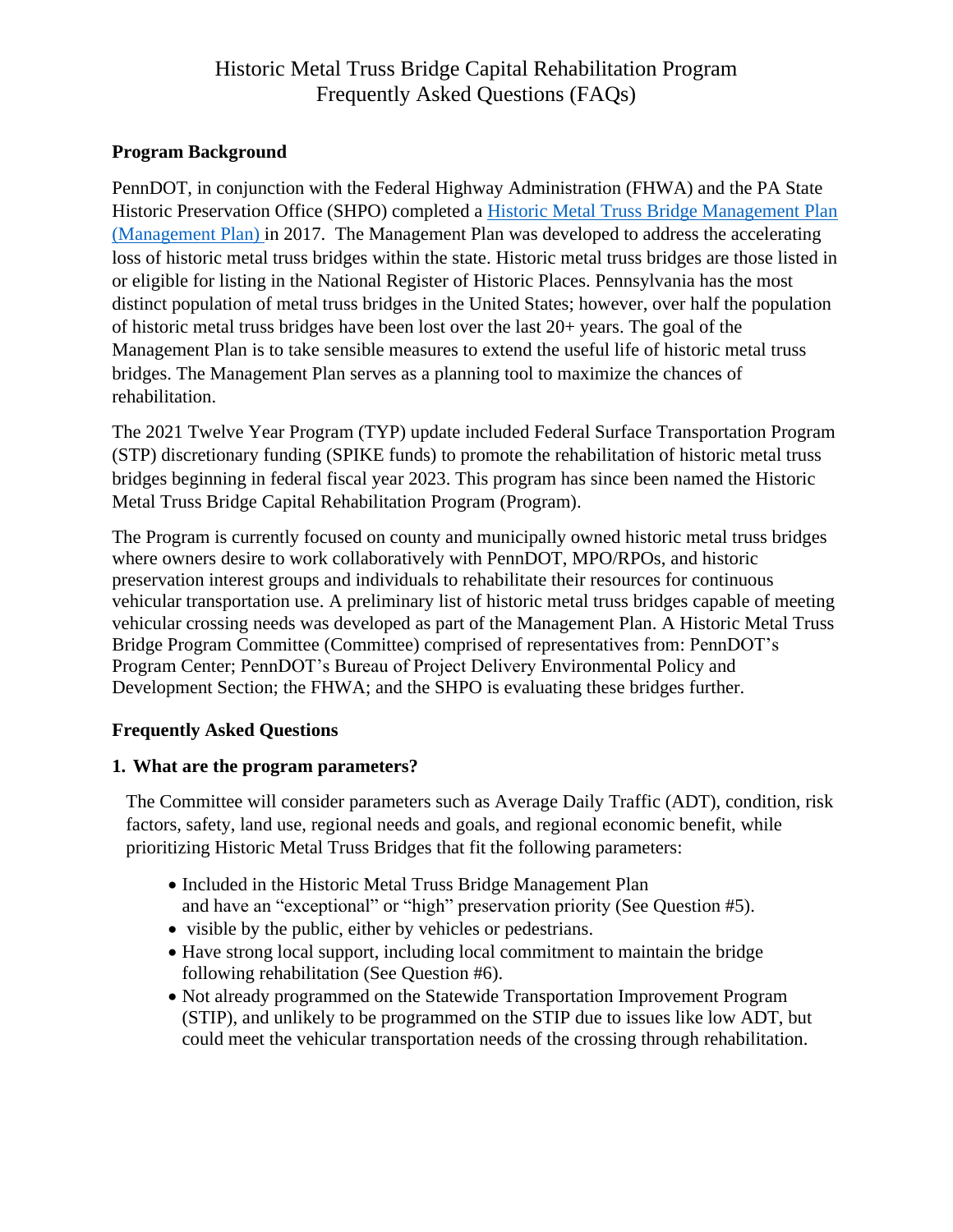# Historic Metal Truss Bridge Capital Rehabilitation Program Frequently Asked Questions (FAQs)

#### **2. How are bridge candidate projects selected?**

A preliminary list of bridges eligible for program funding was selected by the Committee based on the parameters outlined in Question #1. Information from the Management Plan included meetings with bridge owners, MPOs/RPOs and the Committee agencies. In addition to looking at these parameters, the total estimated cost of rehabilitation is a factor the Committee will consider in selecting projects; projects with lower estimated costs, or needing only partial funding from the Program, may be prioritized over projects requiring substantial costs/work.

#### **3. What type of bridge projects are eligible for funding?**

The primary focus of the Program is National Register eligible or listed metal truss bridges identified in the Management Plan that can meet vehicular transportation needs.

#### **4. How much funding is available?**

\$18 million total over a ten-year period has been approved on the TYP. The Program includes \$1 million for the first two years (FFY 2023 and FFY 2024) and \$2 million/FFY for the remaining years.

In addition to these funds, PennDOT may add funds to the Program as a form of mitigation for the loss of a historic metal truss bridge when it is determined bridges. Additions of mitigation funds will be made on a case-by-case basis, following the determination that a programmed historic metal truss bridge cannot be rehabilitated to meet the vehicular needs, thereby resulting in an Adverse Effect to that historic resource, and no other options to mitigate the adverse effect have been identified.

## **5. What do "exceptional" and "high" preservation priority mean?**

Preservation priority was determined in the Management Plan. Preservation priority was based on several characteristics including the bridge design, rarity, context, unique or distinguishing technological and design features, and overall condition. These classifications are used to prioritize the heritage value of bridges to effectively integrate them into the transportation planning process. Bridges of Exceptional and High Preservation Priority warrant higher levels of preservation consideration.

More information on Preservation Priority and the Historic Truss Bridge Management Plan can be found [here.](https://www.penndot.gov/ProjectAndPrograms/Cultural%20Resources/Documents/Historic%20Truss%20Bridge%20Management%20Plan.pdf)

#### 6. **Why does the bridge need local support?**

Historic metal truss bridges that fit the parameters for the Program are county and municipally owned structures. PennDOT does not own or maintain these assets; therefore, local commitment to continued maintenance after rehabilitation is an important factor for the Committee to consider when identifying and selecting potential bridge candidates. The interest of local groups and individuals advocating for preservation of bridge will also be considered.